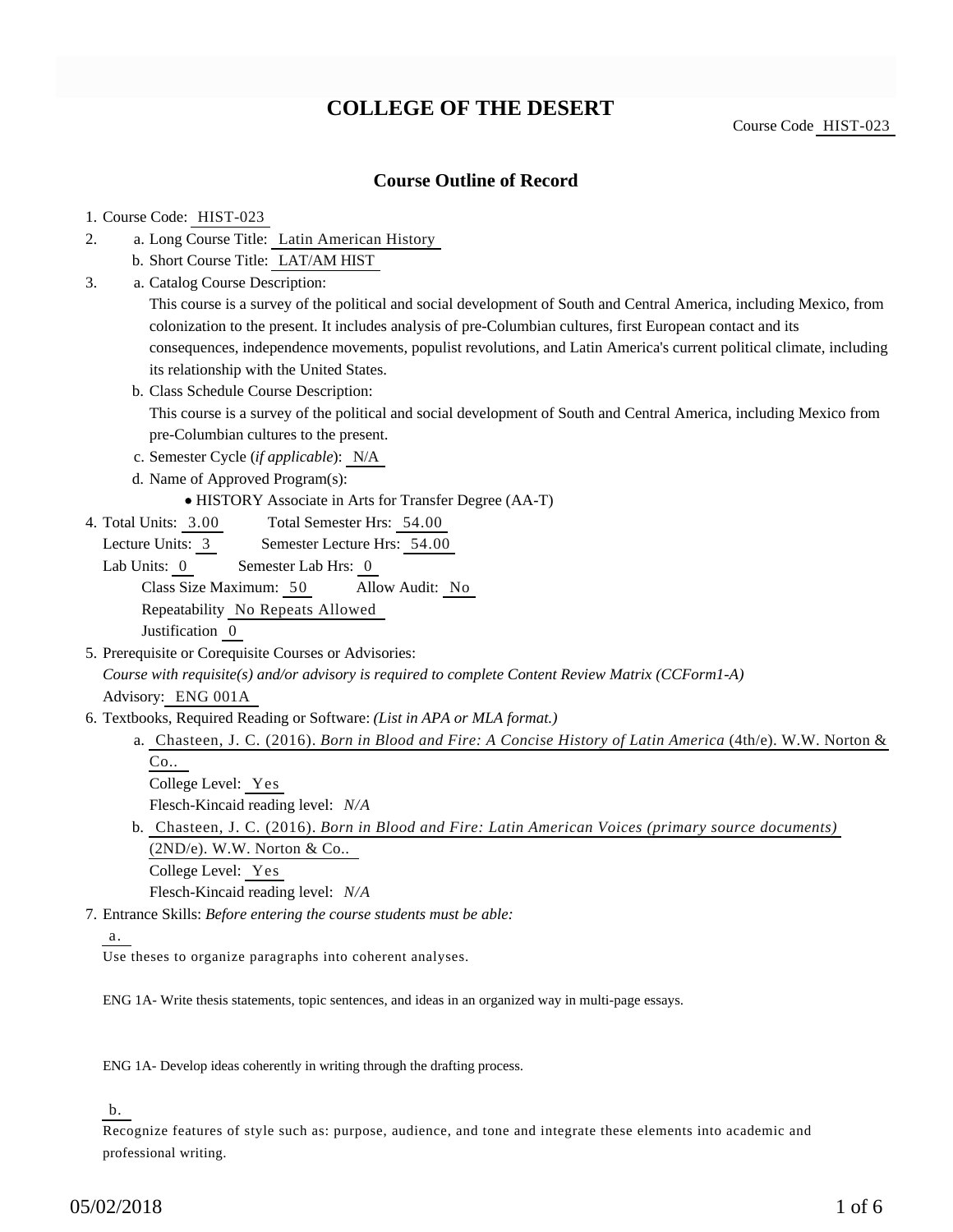ENG 1A- Recognize and integrate creative elements of style (metaphor, analogy, voice, tone).

ENG 1A- Incorporate complex sentence -structure and variety of word choice.

 $c.$ 

Demonstrate the ability to read and respond in writing beyond the literal interpretation of the text.

ENG 1A- Find, read, analyze, evaluate, interpret, and synthesize outside sources including online information.

ENG 1A- Read, analyze, and interpret varied texts (i.e. literature, digital forms, visual).

ENG 1A- Understand how readers' experiences influence the readings of texts.

 $\overline{d}$ .

Utilize a handbook to properly cite and document source material in MLA format.

ENG 1A- Correctly use MLA or APA documentation as appropriate both within essays and works cited entries.

ENG 1A- Identify and evaluate appropriate source, incorporating them appropriately quotations, summaries, paraphrases and appropriate facts.

#### 8. Course Content and Scope:

## Lecture:

| aure.                                         |
|-----------------------------------------------|
| 1. Land and People                            |
| 1. The Land                                   |
| 2. The Indigenous                             |
| 3. Mestizaje and the creation of a new people |
| 2. European Exploration                       |
| 1. Patterns of Conquest                       |
| 2. Colonial Administration and Society        |
| 3. The Catholic Church                        |
| 3. Independence                               |
| 1. Background and precursors                  |
| 2. Independence of Mexico                     |
| 3. Brazilian Experience                       |
| 4. Caribbean and South American campaigns     |
| 5. key historical figures                     |
| 4. New Nations                                |
| 1. The Consequences of Enightenment           |
| 2. The transfer and legitimiization of power  |
| 3. Economic stagnation                        |
| 4. Caudillismo                                |
| 5. Political stability                        |
| 6. Economic stability                         |
| 7. Modernization and the social milieu        |
| 8. The popular challenge                      |
|                                               |
|                                               |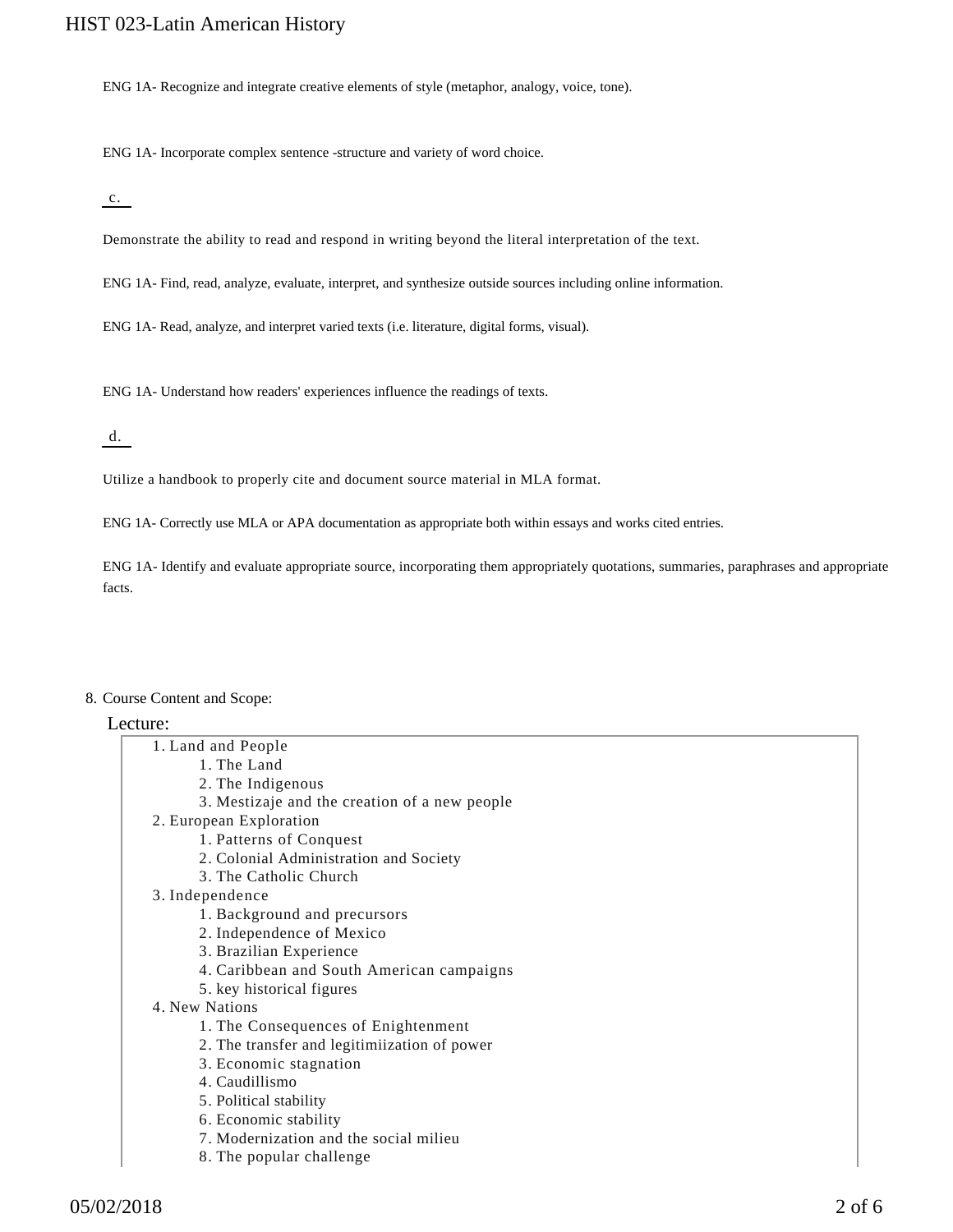5. U.S. Relations with Latin America 1. The new middle class 2. The working class 3. The middle class in politics 6. Mexican Revolution 1. Start of the revolution 2. Counterrevolution 3. Zapata and Villa 4. Mexican Constitution 7. Latin America and the Cold War 1. Dictators and Populists 2. Cuba 3. Chile 4. Nicaragua 8. Latin America post 1970's 1. Chaging economic patterns 2. War in Central America 3. New social movements 4. Neoliberalism 5. NAFTA 6. Zapatistas 7. Columbia 8. War on drugs 9. Latin America into the 21st Century

Lab: *(if the "Lab Hours" is greater than zero this is required)*

#### 9. Course Student Learning Outcomes:

#### 1.

Value the geographic and cultural diversity of Latin America.

#### 2.

Describe and assess the Spanish and Portuguese settlement in Latin America.

#### 3.

Critique various political, economic, and social forces that have been key to the development of Latin America.

#### 4.

Understand and analyze Latin America's cultural heritage including topics such as race, gender and class.

#### 5.

Evaluate historical trends in Latin America utilizing primary and secondar sources.

#### 6.

Evalute the foreign policies that shaped the history of the nations of Latin America.

## 7.

Recognize the value of historical knowledge.

### 10. Course Objectives: Upon completion of this course, students will be able to:

a. Understand the geography and demographics of pre-Columbian Latin America including Latin America's diverse environments and indigenous populations.

b. Compare and contrast the Spanish and Portuguese exploration and conquest of Latin America including assessment of settlement patterns.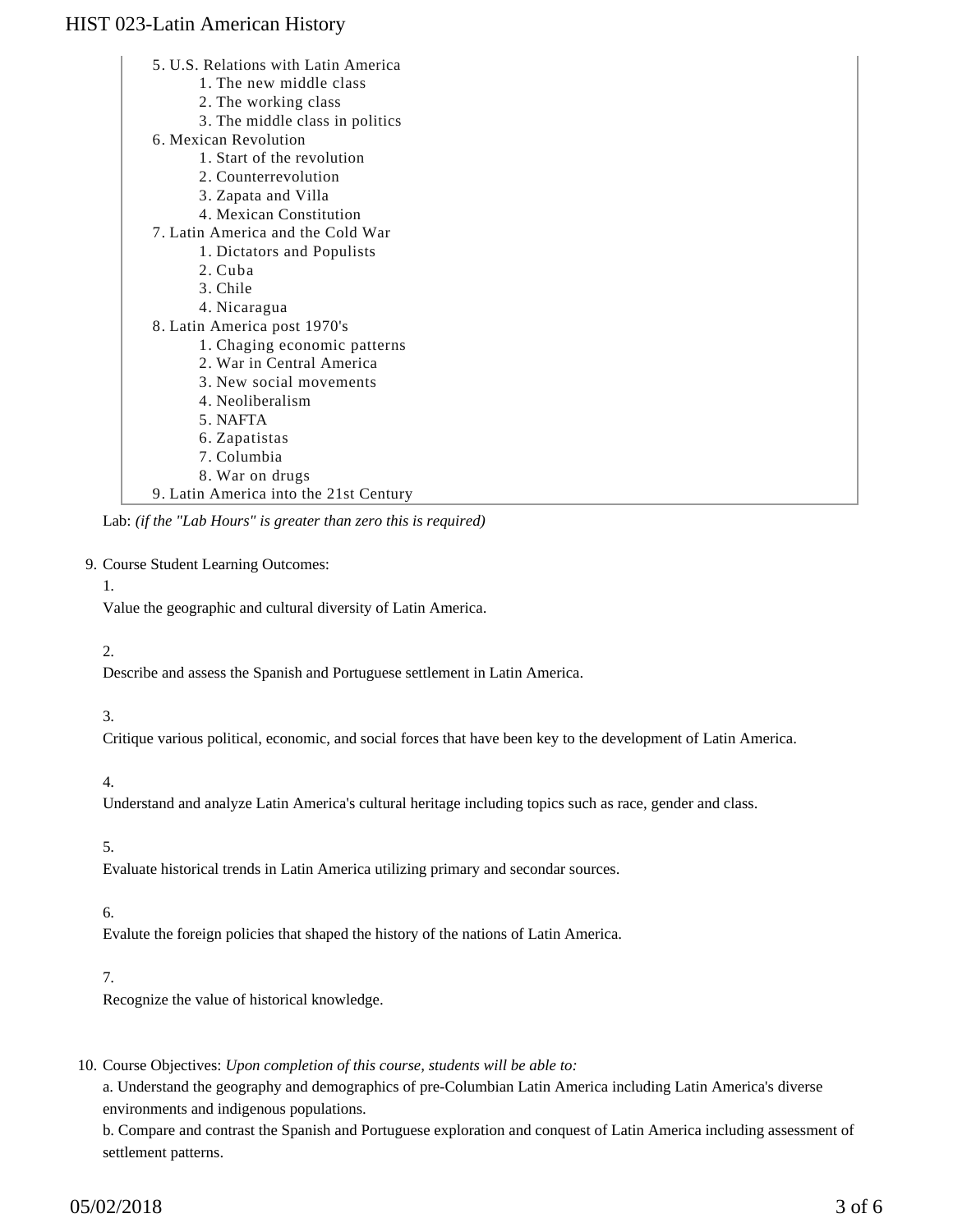c. Analyze the social, religious, racial, political, and economic structures of early Latin America.

d. Understand and analyze the diverse cultures of Latin America including customary beliefs, material traits, and social forms including race, gender and class.

e. Summarize and evaluate the reasons for the independence of Latin America from Spain and Portugal and compare early independence movements with present revolutionary struggles.

f. Discuss and evaluate the cultural background of Spain, Portugal, Africa and Pre-Columbian America and the synthesis of these cultures into modern Latin America.

g. Evaluate and analyze Latin America's relationship with the 20th century forces of globalization, including its relationship with the United States.

11. Methods of Instruction: *(Integration: Elements should validate parallel course outline elements)* 

- a. Discussion
- b. Distance Education
- c. Lecture
- d. Participation
- e. Technology-based instruction
- 12. Assignments: (List samples of specific activities/assignments students are expected to complete both in and outside of class.) In Class Hours: 54.00

Outside Class Hours: 108.00

a. In-class Assignments

group work disscussion class presentations quizzes

b. Out-of-class Assignments

readings from the text and supplemental primary source documents projects (oral histories, individual class presentations) essays research papers book reviews web-based quizzes

13. Methods of Evaluating Student Progress: The student will demonstrate proficiency by:

- College level or pre-collegiate essays
- Written homework
- Term or research papers
- Reading reports
- Presentations/student demonstration observations
- Group activity participation/observation
- True/false/multiple choice examinations
- Mid-term and final evaluations
- Student participation/contribution
- 14. Methods of Evaluating: Additional Assessment Information:

15. Need/Purpose/Rationale -- All courses must meet one or more CCC missions. IGETC Area 3: Arts and Humanities B: Humanities IGETC Area 4: Social and Behavioral Sciences F: History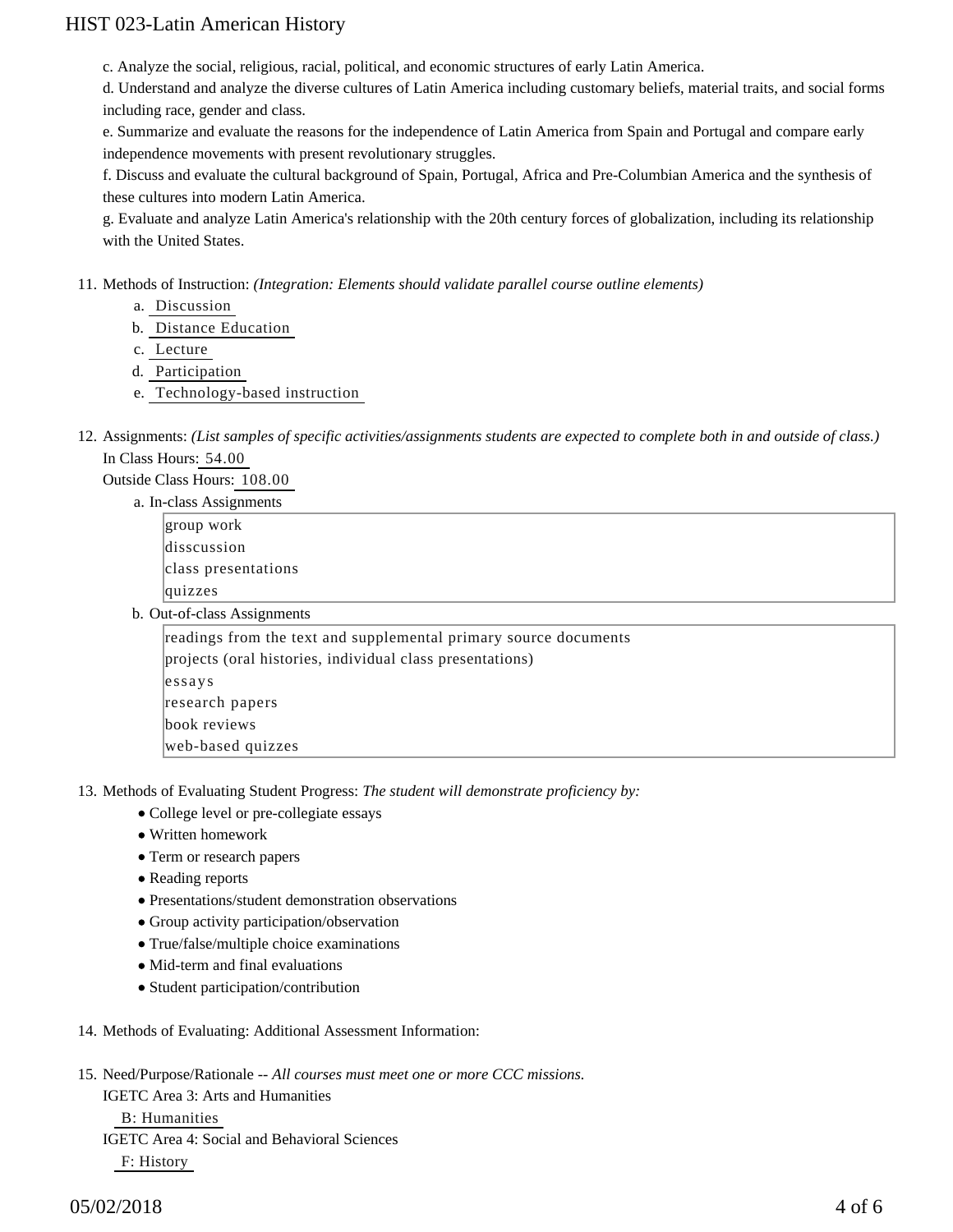|                                                                                                                                                    | CSU GE Area D: Social, Political, and Economic Institutions and Behavior, Historical                            |                                                               |                      |                                                                                                                 |                     |  |                                                                                                                                                                                                                                       |  |  |  |  |  |  |
|----------------------------------------------------------------------------------------------------------------------------------------------------|-----------------------------------------------------------------------------------------------------------------|---------------------------------------------------------------|----------------------|-----------------------------------------------------------------------------------------------------------------|---------------------|--|---------------------------------------------------------------------------------------------------------------------------------------------------------------------------------------------------------------------------------------|--|--|--|--|--|--|
|                                                                                                                                                    | D6 - History                                                                                                    |                                                               |                      |                                                                                                                 |                     |  |                                                                                                                                                                                                                                       |  |  |  |  |  |  |
|                                                                                                                                                    | PO-GE C2 - Social and Behavioral Sciences                                                                       |                                                               |                      |                                                                                                                 |                     |  |                                                                                                                                                                                                                                       |  |  |  |  |  |  |
|                                                                                                                                                    |                                                                                                                 |                                                               |                      | Identify and analyze key concepts and theories about human and/or societal development.                         |                     |  |                                                                                                                                                                                                                                       |  |  |  |  |  |  |
|                                                                                                                                                    |                                                                                                                 |                                                               |                      | Understand and think critically about different cultures (including topics such as race, gender, and class) and |                     |  |                                                                                                                                                                                                                                       |  |  |  |  |  |  |
|                                                                                                                                                    | their influence on human development or society.                                                                |                                                               |                      |                                                                                                                 |                     |  |                                                                                                                                                                                                                                       |  |  |  |  |  |  |
|                                                                                                                                                    | IO - Global Citizenship - Ethical Behavior                                                                      |                                                               |                      |                                                                                                                 |                     |  |                                                                                                                                                                                                                                       |  |  |  |  |  |  |
|                                                                                                                                                    | Appreciate the complexity of global relationships between self and others, as well as self and the environment. |                                                               |                      |                                                                                                                 |                     |  |                                                                                                                                                                                                                                       |  |  |  |  |  |  |
| 16. Comparable Transfer Course                                                                                                                     |                                                                                                                 |                                                               |                      |                                                                                                                 |                     |  |                                                                                                                                                                                                                                       |  |  |  |  |  |  |
|                                                                                                                                                    | <b>University System Campus</b>                                                                                 |                                                               | <b>Course Number</b> | <b>Course Title</b>                                                                                             | <b>Catalog Year</b> |  |                                                                                                                                                                                                                                       |  |  |  |  |  |  |
|                                                                                                                                                    | <b>UC</b>                                                                                                       | UC Santa Barbara                                              | HIST <sub>8</sub>    | Intro to the History of Latin America                                                                           |                     |  |                                                                                                                                                                                                                                       |  |  |  |  |  |  |
|                                                                                                                                                    | <b>UC</b>                                                                                                       | <b>UC</b> Riverside                                           | <b>HIST 075</b>      | Intro to Latin America                                                                                          |                     |  |                                                                                                                                                                                                                                       |  |  |  |  |  |  |
|                                                                                                                                                    | <b>CSU</b>                                                                                                      | <b>CSU</b> Northridge                                         | <b>HIST 161</b>      | Survey of Latin America                                                                                         |                     |  |                                                                                                                                                                                                                                       |  |  |  |  |  |  |
|                                                                                                                                                    |                                                                                                                 |                                                               |                      |                                                                                                                 |                     |  |                                                                                                                                                                                                                                       |  |  |  |  |  |  |
|                                                                                                                                                    | 17. Special Materials and/or Equipment Required of Students:                                                    |                                                               |                      |                                                                                                                 |                     |  |                                                                                                                                                                                                                                       |  |  |  |  |  |  |
|                                                                                                                                                    | <sup>18.</sup> Materials Fees:                                                                                  | <b>Required Material?</b>                                     |                      |                                                                                                                 |                     |  |                                                                                                                                                                                                                                       |  |  |  |  |  |  |
|                                                                                                                                                    |                                                                                                                 |                                                               |                      |                                                                                                                 |                     |  |                                                                                                                                                                                                                                       |  |  |  |  |  |  |
|                                                                                                                                                    |                                                                                                                 | <b>Material or Item</b>                                       |                      | <b>Cost Per Unit</b>                                                                                            | <b>Total Cost</b>   |  |                                                                                                                                                                                                                                       |  |  |  |  |  |  |
|                                                                                                                                                    | 19. Provide Reasons for the Substantial Modifications or New Course:                                            |                                                               |                      |                                                                                                                 |                     |  |                                                                                                                                                                                                                                       |  |  |  |  |  |  |
|                                                                                                                                                    | ENG 70/71 advisory update                                                                                       |                                                               |                      |                                                                                                                 |                     |  |                                                                                                                                                                                                                                       |  |  |  |  |  |  |
| 20.                                                                                                                                                | a. Cross-Listed Course (Enter Course Code): N/A                                                                 |                                                               |                      |                                                                                                                 |                     |  |                                                                                                                                                                                                                                       |  |  |  |  |  |  |
|                                                                                                                                                    | b. Replacement Course (Enter original Course Code): N/A                                                         |                                                               |                      |                                                                                                                 |                     |  |                                                                                                                                                                                                                                       |  |  |  |  |  |  |
|                                                                                                                                                    |                                                                                                                 |                                                               |                      |                                                                                                                 |                     |  |                                                                                                                                                                                                                                       |  |  |  |  |  |  |
|                                                                                                                                                    | 21. Grading Method (choose one): Letter Grade Only                                                              |                                                               |                      |                                                                                                                 |                     |  |                                                                                                                                                                                                                                       |  |  |  |  |  |  |
|                                                                                                                                                    |                                                                                                                 | 22. MIS Course Data Elements                                  |                      |                                                                                                                 |                     |  |                                                                                                                                                                                                                                       |  |  |  |  |  |  |
|                                                                                                                                                    |                                                                                                                 | a. Course Control Number [CB00]: CCC000551576                 |                      |                                                                                                                 |                     |  |                                                                                                                                                                                                                                       |  |  |  |  |  |  |
|                                                                                                                                                    |                                                                                                                 | b. T.O.P. Code [CB03]: 220500.00 - History                    |                      |                                                                                                                 |                     |  |                                                                                                                                                                                                                                       |  |  |  |  |  |  |
|                                                                                                                                                    |                                                                                                                 | c. Credit Status [CB04]: D - Credit - Degree Applicable       |                      |                                                                                                                 |                     |  |                                                                                                                                                                                                                                       |  |  |  |  |  |  |
|                                                                                                                                                    |                                                                                                                 | d. Course Transfer Status [CB05]: A = Transfer to UC, CSU     |                      |                                                                                                                 |                     |  |                                                                                                                                                                                                                                       |  |  |  |  |  |  |
|                                                                                                                                                    |                                                                                                                 | e. Basic Skills Status [CB08]: $2N = Not basic skills course$ |                      |                                                                                                                 |                     |  |                                                                                                                                                                                                                                       |  |  |  |  |  |  |
|                                                                                                                                                    |                                                                                                                 | f. Vocational Status [CB09]: Not Occupational                 |                      |                                                                                                                 |                     |  |                                                                                                                                                                                                                                       |  |  |  |  |  |  |
|                                                                                                                                                    |                                                                                                                 | g. Course Classification [CB11]: Y - Credit Course            |                      |                                                                                                                 |                     |  |                                                                                                                                                                                                                                       |  |  |  |  |  |  |
| h. Special Class Status [CB13]: N - Not Special<br>i. Course CAN Code [CB14]: N/A<br>j. Course Prior to College Level [CB21]: $Y = Not Applicable$ |                                                                                                                 |                                                               |                      |                                                                                                                 |                     |  |                                                                                                                                                                                                                                       |  |  |  |  |  |  |
|                                                                                                                                                    |                                                                                                                 |                                                               |                      |                                                                                                                 |                     |  | k. Course Noncredit Category [CB22]: Y - Not Applicable<br>1. Funding Agency Category [CB23]: $Y = Not$ Applicable                                                                                                                    |  |  |  |  |  |  |
|                                                                                                                                                    |                                                                                                                 |                                                               |                      |                                                                                                                 |                     |  | m. Program Status [CB24]: $1 =$ Program Applicable<br>Name of Approved Program (if program-applicable): HISTORY<br>Attach listings of Degree and/or Certificate Programs showing this course as a required or a restricted elective.) |  |  |  |  |  |  |
|                                                                                                                                                    |                                                                                                                 |                                                               |                      |                                                                                                                 |                     |  |                                                                                                                                                                                                                                       |  |  |  |  |  |  |
|                                                                                                                                                    | 23. Enrollment - Estimate Enrollment                                                                            |                                                               |                      |                                                                                                                 |                     |  |                                                                                                                                                                                                                                       |  |  |  |  |  |  |
|                                                                                                                                                    | First Year: 35                                                                                                  |                                                               |                      |                                                                                                                 |                     |  |                                                                                                                                                                                                                                       |  |  |  |  |  |  |

Third Year:  $\overline{70}$ 

24. Resources - Faculty - Discipline and Other Qualifications: